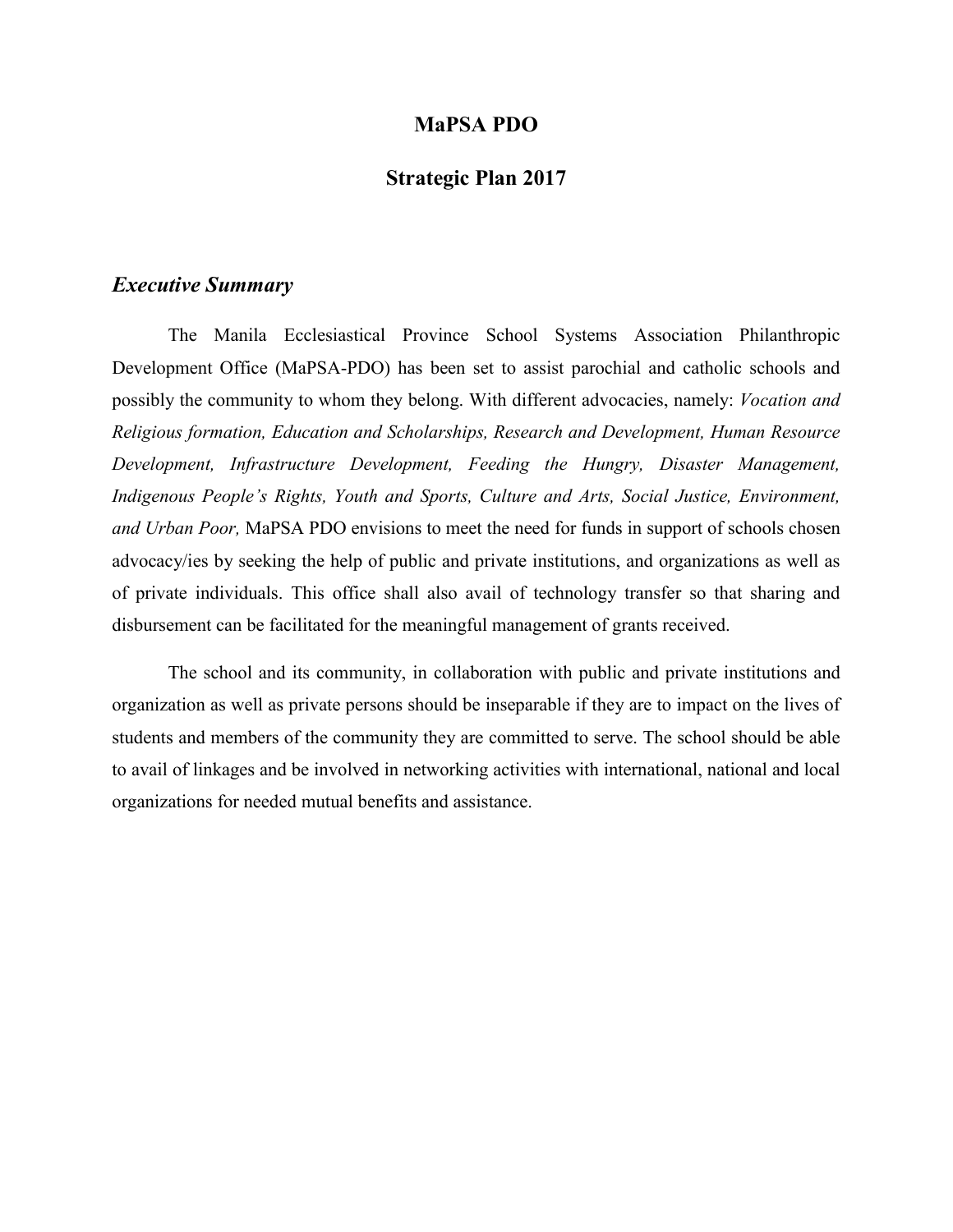## *Our Vision*

MAPSA PDO envisions sustained partnerships among people and organizations as channels of blessings to benefit the community and society at large.

## *Our Mission*

MAPSA PDO believes that every person has the right to live a dignified life.

With the challenges faced by society today in situations like material and spiritual poverty, less access to education and facilities and dysfunctions in families and communities -we commit to help uplift the dignity of life thru education , values formation , human and professional development, infrastructure and community development and spiritual formation .

We commit to this mission to strengthen the Church and promote social transformation.

## *Campaign Slogan*

Transform Lives, Be the Good News!

## *Our Values*

*Honoring God's Word*

*Glorifying God*

*Desiring Wisdom*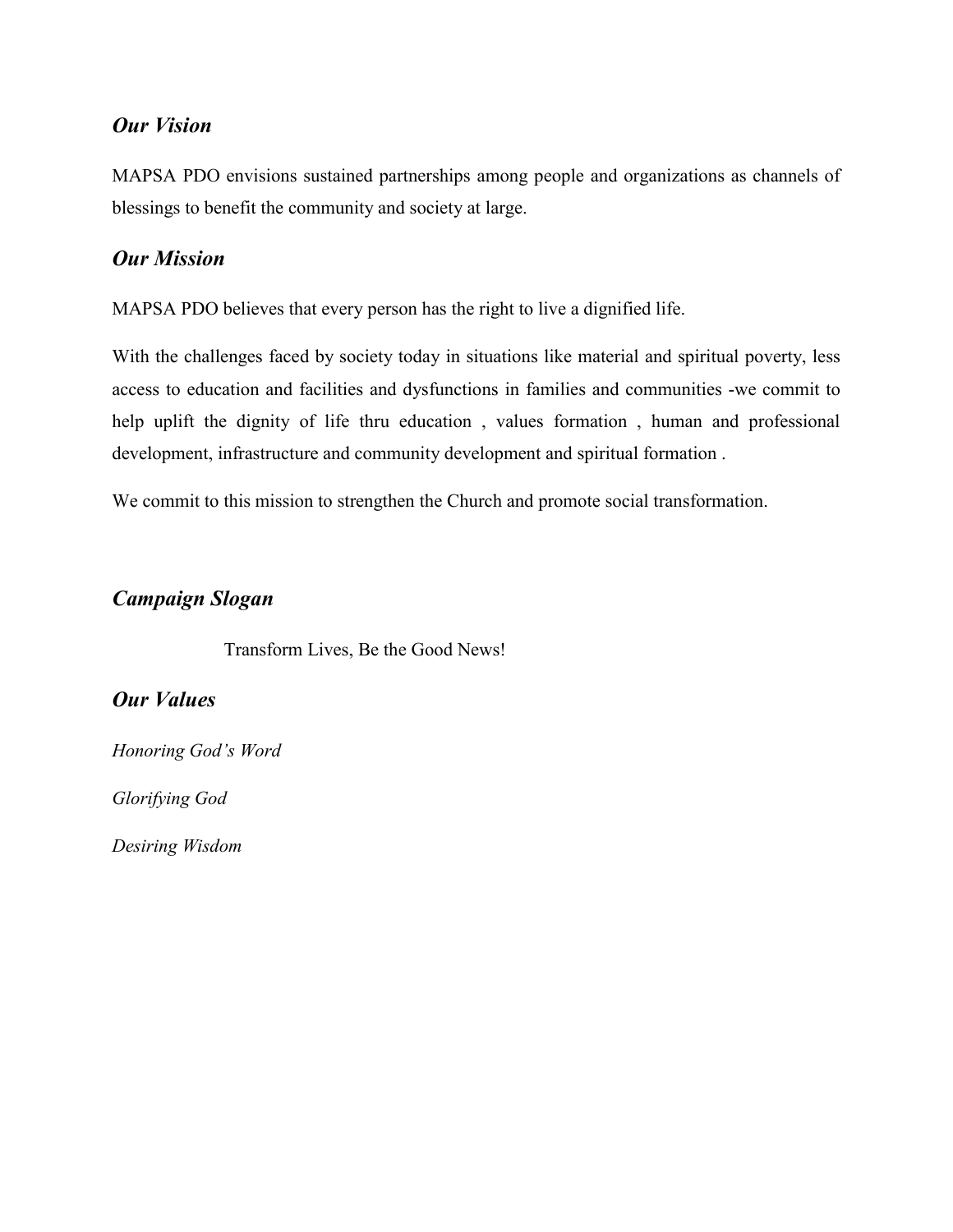# *Objectives and Priorities This Year*

#### *Vocation and Religious Formation*

• To help young men with calling to the priesthood and assist them to get started on their vocation. Their desire to deepen their prayer and spiritual life, and a desire to live with others who share their faith and values shall support by this office.

#### *Education & Scholarships*

 To support parochial schools' deserving individuals by providing them funds and financial guidance because we believe that they deserve access to the tools necessary to pursue higher education.

#### *Research & Development*

 To help develop an innovative educational program that shall provide an excellent and productive learning environment.

#### *Human Resource Development*

 To strengthen and enhance the knowledge, skills and abilities of employees already have by providing them an career training, for improved performance management and career development.

#### *Infrastructure Development*

 To respond to the needs of parochial schools for improving or building new facilities that shall enhance the learning environment.

### *Feeding the Hungry*

 To provide nutritious food for under fed children and improved their nutritional status. We believe that a future without hungry children is possible.

### *Disaster Management*

 To set a training program in community that provides their role in preparing for emergencies through community outreach programs to protect lives, property and environment from all natural calamities as well as man-made hazards.

### *Indigenous People's Right*

To help recognize and promote all the rights of Indigenous Cultural Communities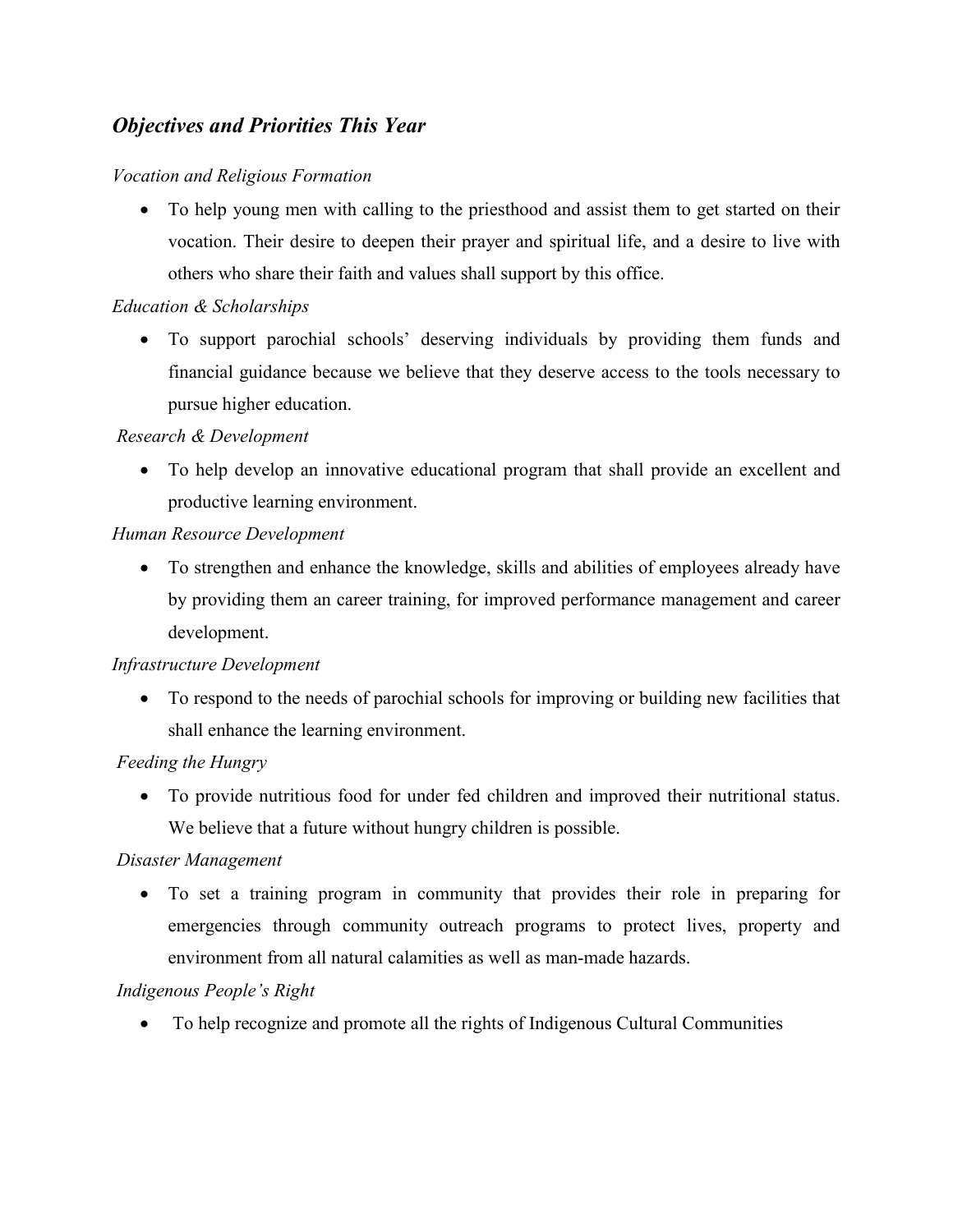### *Youth and Sports*

 To develop youth spiritually, morally, mentally and physically by providing support in the acquisition of sports equipment funds and sponsorship.

## *Culture and Arts*

 To promote visual and performing arts and continuing education services offered by local cultural and educational institutions.

## *Social Justice*

• To help promote the equal distribution of resources and opportunities, in which outside factors that categorize are irrelevant?

## *Environment*

 To help the parochial schools promote the preservation of the environment. We are committed to a sustainable future and to improving the social, economic and environmental quality.

## *Urban Poor*

 To raise awareness among urban poor groups of the need to be empowered through livelihood programs for uplifting their lives.

## MaPSA PDO also aims;

- that donations received are handled responsibly and meaningfully managed.
- to build strong relationship with donors.
- to conform to the donor's expressed purpose of giving.
- to keep updated information on new and ongoing activities in parochial and catholic school.
- to acquire long-term financial strength and organizational sustainability.

### *MaPSA PDO Donor*

Donors are lifeblood to any non-profit organization. Thus, MaPSA PDO has been set to ensure strong cordial relationship with and among its donors, they be individual donor or corporate donors or foundations.

It shall soonest gratefully acknowledge donations received.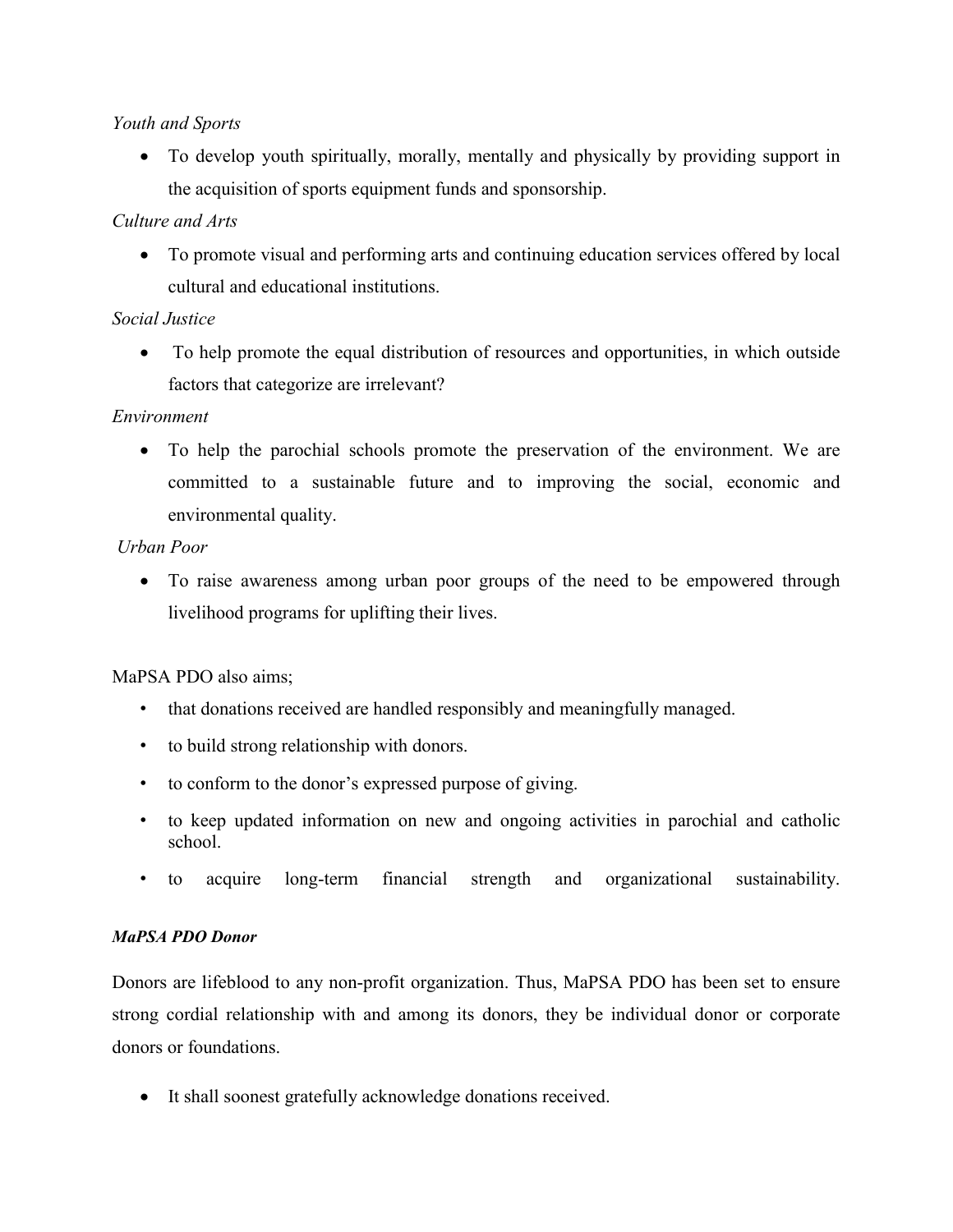- Send donors cards on special occasions to underscore their kindness.
- Make known to donors through letters, videos or Social Medias of activities or projects undertaken made possible by their donations.
- Be transparent in disbursing funds by providing them income and expense statement.

# *MaPSA PDO Strategies*

- For any amount or in-kind goods/materials, the donor may choose their preferred advocacies as most donors choose to support advocacies close to their hearts.
- MaPSA PDO shall function as a conduit between benefactors and parochial schools for the support of advocacies opted.
- It shall also serve as channel of information on issues that shall be faced by both benefactors and beneficiaries.
- Initially 70% of donations shall be for the advocacies while 30% shall be allocated for the operating expense of the MaPSA PDO office. This 30% may become less should 30% of the overall amount of donations receive turn out to be more than maintaining the office would require.